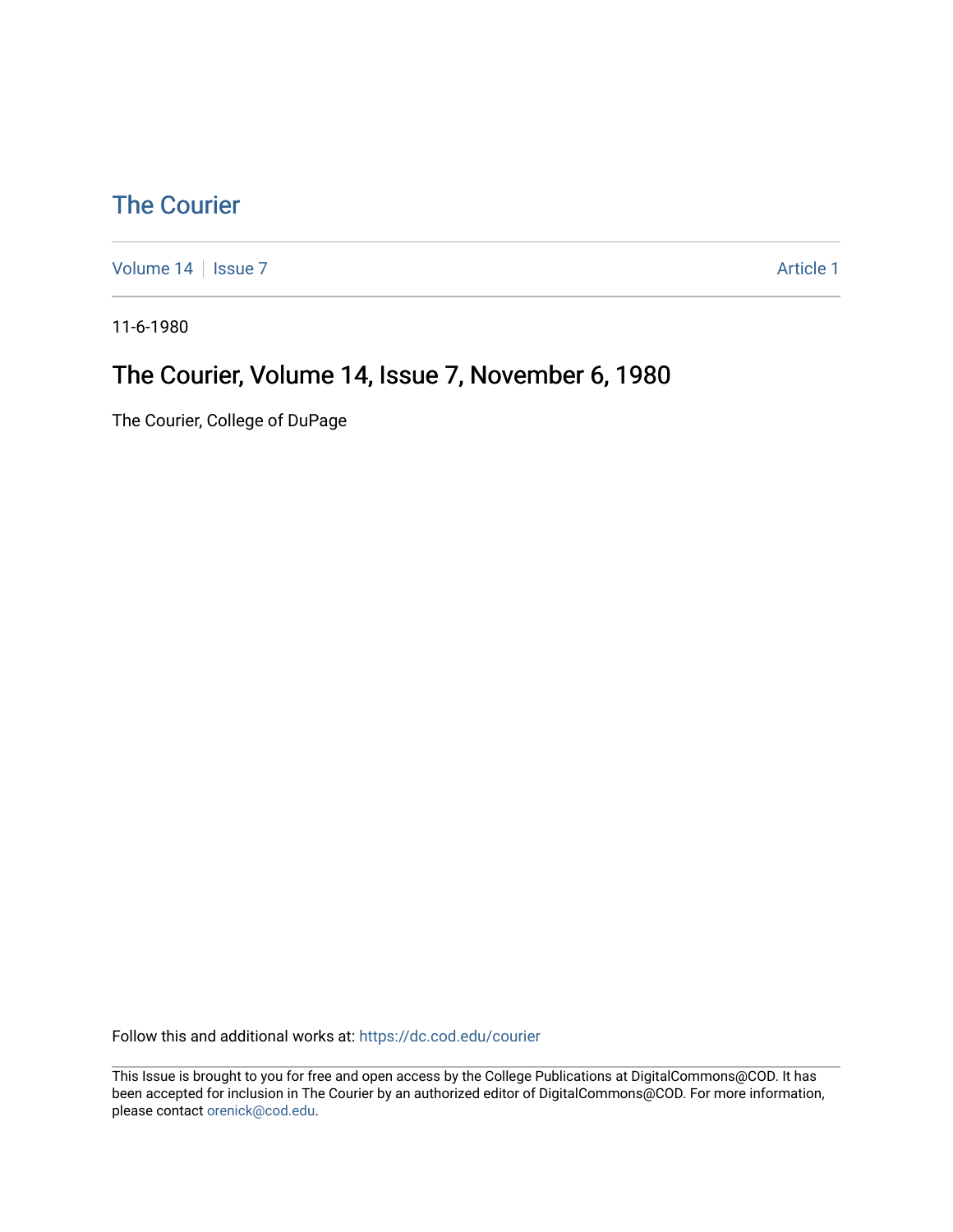# The marsh will change but survive

By Bob Green The CD marsh must seem like a jewel to nigrating birds. From high above they see he 12 or so acres of water, cat-tails, passes, and shrubs as a natural oasis ckoning from a man-made landscape. Birds notice the marsh, but people most iften do not. People zoom down on Lambert Road in their cars, oblivious to a uiet little community trying to survive. The marsh doesn't mind being ignored, f the people could just keep zooming past it would survive in peace. But the days of peace for the little marsh are now numbered.

The Village of Glen Ellyn and CD have agreed to widen Lambert Road to four lanes. The road construction, slated to begin in May, will cut deep into the western side of the marsh.

There is no doubt that themarsh will be damaged during the construction. Whether the damage will be permanent remainsto be seen.

Saving the marsh from road construction is a thoroughly dead issue. The papers are signed, the deal is cut, and the road work is detailed in blueprint.

It is the part of the deal not yet in blueprint that offers the marsh hope of survival. The Village and the college have agreed to replace the marsh land lost to the road by extending the marsh to the east and north.

The details of this proposal have not been worked out, as yet, but statements



The CD marsh will undergo some changes in the next year as construction cuts into it at the southwest corner, just east of Lambert Road. However, college officials say that while the present shape of the marsh will be altered, any land that is lost in this area will be regained as the marsh will be enlarged in other areas.

# Women try harder in men's' jobs'

By Lisa Tuttle

Women in vocational fields will often times work harder, out producing men, because they consider their jobs a challenge and are also expected to prove themselves, says Bill Gooch, dean of occupational and vocational education.

With women now making up almost 50 percent of the work force, it is to be expected that they will expand into vocational fields such as electronics, construction and welding.

"Women are increasing in these fields at a slow but steady pace. They are demanding the training for these fields," Gooch said.

George Stanton, coordinator of manufacturing and technology, said, "The lack of stability in the family today means that many times women will be the primary source of support." Stanton



Walter Olhava, as Agamemnon, left, must decide the fate of his daughter, Iphigenia, played by Mimi Munch, while his son Orestes (Matt Weiseman) looks on. The play "Iphigenia at Aulis" will be presented in the Performing Arts Center on Nov. 6, 7, 8, 13, 14 and 15 at 8p.m. Photo by Mary Rlcciardl agrees with Gooch that the goal of pay is an incentive for women to branch out of their traditional roles.

Women now earn only 60 percent of what men earn and 60 percent of today's families have two wage earners. Despite this Gooch believes that, "if women have the same skills as men, they will be paid the same."

He says that even with this difference in earnings the trend is continually heading for equal pay.

Data processing and electronics, for example, are fields appealing to women. The pay is good and also typing skills are necessary.

"Right or wrong, women traditionally are capable of typing," Gooch said.

However, Gooch said, women are not at all handicapped by inferior strength.

"Even in construction, you don't have to be very strong. But you must have en durance, for cold weather, dirty work and things like this. You don't have to be a big

brawny person," he said.

Stanton agrees. "Any heavy lifting is done mechanically. A company doesn't want their employees, male or female, to do any lifting. It's dangerous for the company."

Photo by Vance Erwin

Gooch feels that women can excel because they are just as capable in math for problem solving and working with their hands. He says that women are more conscientious about their jobs and even get to work on time more often.

Co-workers will usually accept women in their field after they have received the same training.

"If you're the first woman on the job, it's going to be tough," Gooch said. "The hard part is breaking in. After that, it's routine and the men will accept you."

Training and performance are the keys to women's success in vocational fields, Gooch said. Industry is working for them, and counseling and advising are available for any woman considering such a career.

## CD poet wins award in national competition By Carol Wojcik

College of DuPage has a poet in its midst.

Her name is Patricia Hiscock and she recently won an award in the 1980 Writer's Digest Competition for her poem "On The Wings of a Gull."

The poem is based partly on her native New England home near Boston, and was created as the result of an assignment given in Bill Bell's Advanced Creative Writing class which she attended last spring.

Hiscock, a CD student, is not a novice at creative writing. She has been writing poems and short stories ever since she knew how to write. She feels that writing was just something she had to do. It was not based on any obvious desires or goals, she said.

Hiscock believes that writing comes from deep within a person and is an expression of one's self. She admits that to be successful in writing and publishing one must be dedicated, persevering in spite of many rejections and remaining true to one's self.

Bell says that Hiscock is "a good poet, a dedicated writer whose poems speak for herself." He also says that there is a lot of warmth in her poems.

In addition to the 1980 award, Hiscock has won numerous awards for her poetry in other local and national competitions. She placed second in last year's poetry contest at CD and has had her poetry published in national magazines for the past ten years.

Hiscock is married and has three children. She lives in Woodridge with her family and says that much of the subject matter for her writing comes from her family and the surrounding neighborhood.

#### NO CLASSES NOV. 11

There will be no classes on Tuesday, Nov. 11. This is the official observance of  $j$ ,  $y$ eterans Day. have been made indicating a commitment to preserve the marsh area at CD.

"I think everyone at the college is con cerned about preserving the marsh," said Harold McAninch, college president. "The marsh has value as a retainer of water and it has aesthetic value."

"Most of all, we want to keep the marsh as a teaching station. There really aren't many wetlandsleft in Illinois," he said.

Dr. McAninch acknowledged that some damage will occur to the marsh environment during the construction, but he said that precautions will be taken.

"We'll watch the construction work as much as possible to insure that no un necessary damage occurs," he said.

Don Carlson, director of campus services, provided some specifics regarding the construction work.

"The road will be widened pending the arrival of federal and state funds," Carlson said. "The Village will then send a construction schedule to the college." "It is proposed that the work start on

May 1. The widening of Lambert is about a <sup>4</sup> month project," he said.

Carlson also provided specifics regar-Please turn to Page 2



# 350 tickets sold 1st day

Tickets for CD's annual Madrigal Din ner are not selling as fast as they have in the past, according to Lucile Friedli, coordinator of student activities.

Some reasons for the lack of sales could be the economy, publicity and the cost of the tickets, which are \$14 each.

Of the 900 tickets available 350 were sold on the first day of the sale.

Another reason for the slump in early ticket sales, said Friedli, was that in the years past there was no limit to the number of tickets one could buy. This year

there is a limit of 10 tickets per person. The CD Chamber Singers will perform at this Olde English dinner on Dec. 5-6.

Tickets are available at the Student Activities office, A2059, until they run out.

### Governor to greet groundbreakers

State and local governmental officials will be in attendance when CD holds its groundbreaking ceremony for the Student Resources Center Nov. 14.

The public is invited to attend the ceremony and reception which will follow. The morning's events will be held on the construction site, northwest of A Bldg, and east of Lambert Road in Glen Ellyn.

Opening remarks will be made by Dr. H. D. McAninch, president of the college, and James Blaha, chairperson of the Board of Trustees. Greetings will be extended by Gov. James Thompson. Also making brief remarks will be William Redmond, speaker of the Illinois House; State Sen. James "Pate" Phillip, chairman of the DuPage County Republican Organization; Jack Knuepfer, chairman of the DuPage County Board and former state senator; and Donald deRosa, president of the Viillage of Glen Ellyn., , , , , , .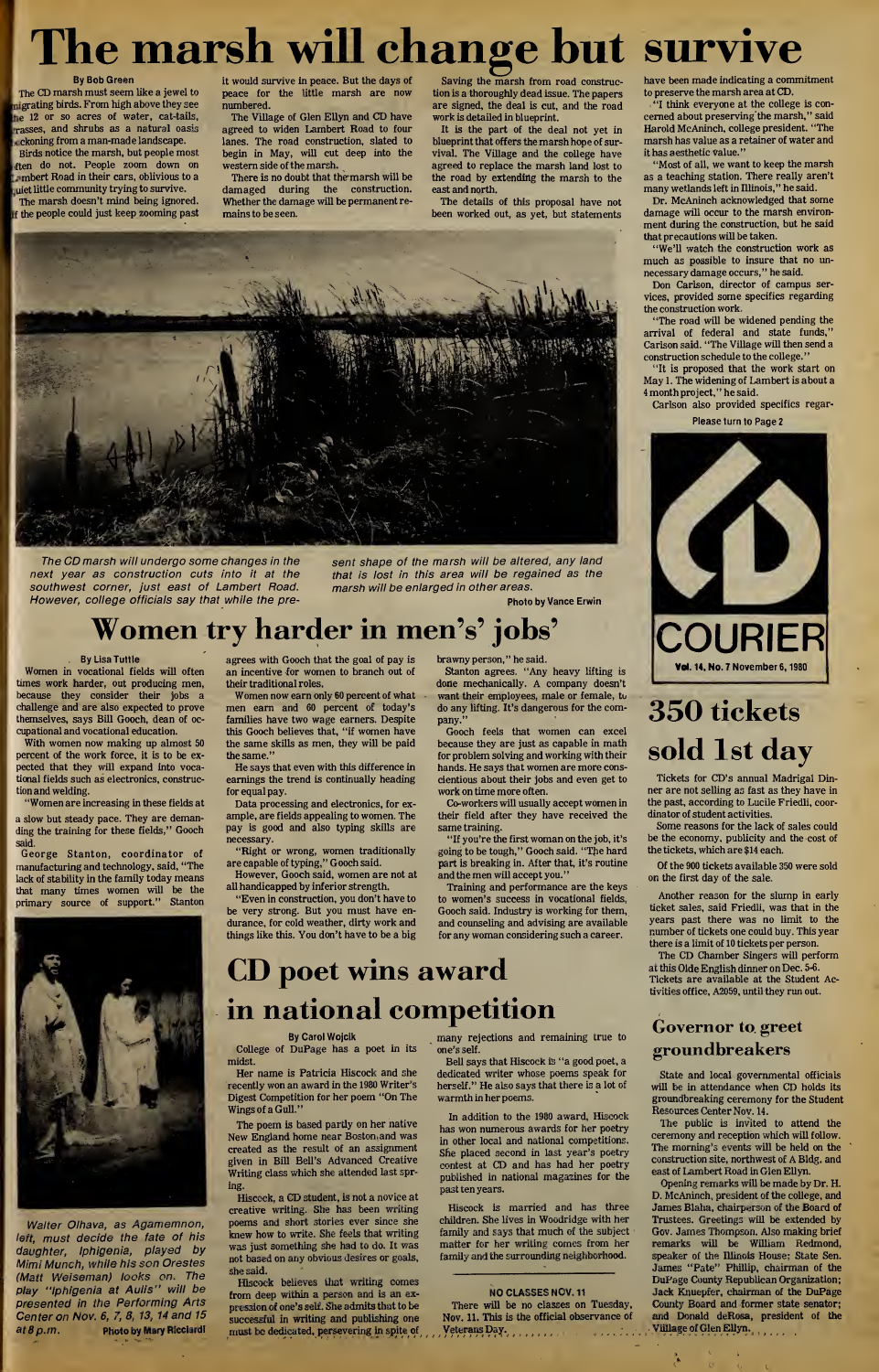# The marsh will survive despite road construction

#### Continued from Page <sup>1</sup>

ding the proposed extension of the marsh. "When the construction is completed, the Department of Conservation will prepare an impact statement, and any area lost will be regained. The Village will be responsible for enlarging and replacing the marsh land," he said.

The marsh first appeared on the CD campus around 1970 during the construction of A Bldg. The construction work altered the landscape, causing rainwater to run off into the low lying area of the present marsh.

Cat-tails and other plants began to flourish in and around the newly formed body of water. Bob Satterfield, CD biology instructor, explained why a marsh was able to flourish at the site of the present marsh.

No one planted the plants of our marsh. The seeds were already in the soil. Apparently a marsh existed at least <sup>100</sup> years ago on the present marsh land. That land was then drained and farmed, but the seeds of the former marsh remained," Satterfield said.

According to Satterfield, many varieties of plants, animals, and birds inhabit the marsh.

"Birds who have regularly nested at the marsh include red winged blackbirds, green herons, blue wing teal, marsh wren and sparrow hawk. Animals that live in the marsh include muskrats, meadow mice, turtles, snakes, and frogs," he said.

Satterfield also had some opinions about the widening of Lambert Road.

"I would, of course, prefer that the road not be widened, but if the college is willing to commit itself to preserving the marsh, I am willing to trade a few acres," he said.

Satterfield suggests that a berm be built between the widened road and the marsh. The berm and the vegetation growing on it would help to reduce the noise from the increased traffic on Lambert.

Hal Cohen, CD biology instructor, also expressed concern about the increased traffic.

"More traffic will frighten the wildlife. Also, the construction traffic will have an effect on the cycles of life in the marsh. Cohen said, "If construction occurs in the spring, the migrating birds may be scared off, and they may not return for years. If construction occurs in the summer, the nesting birds will be affected."

Cohen was not optimistic as he contemplated the effect of the road construction.

"We have to be very conscious of what gets dumped into the marsh during con struction. If cement with lime is dumped into the marsh the delicate balance of life will be harmed. It is also unfortunate that we will lose many dead trees in which birds nest," he said.

Cohen added that he is grateful the administration has shown an interest in preserving the marsh, but he is not in favor of trying to replace the lost land.

## All films at noon in A2067 & 7 p.m. in A1108.

# Free Films

## Nov. 12 Mr. Smith Goes to Washington

130 minutes, 1939. Director: Frank Capra. Cast: James Stewart, Jean Arthur, Thomas Mitchell. Frank Capra's comedy classic centers around Jefferson Smith, an idealistic country youth who comes to Washington as a short-term Senator and learns quickly about the harshness of politics Also Betty Boop and Ha! Ha! Ha!





### North Central College

NAPERVILLE. ILLINOIS 60540 312-420-3400

North Central College Representatives will be on your campus November 12, 1980 College of DuPage Building A - Rm. 2012

9 a.m. - <sup>1</sup> p.m. A faculty representative and an admissions counselor will be on hand to answer questions: Baccalaureate Programs Transfer of Credit (Transcripts) Admission Policies Financial Aid

# German language trip gearing up for June

Applications are now being accepted for the College of DuPage Overseas German Program's annual summer session in Germany.

Each year the program makes it possible for 40 Americans of all ages and backgrounds to learn the German language while experiencing life in the German-speaking countries. The 1981 pro gram, June 25 - July 28, includes some travel within Europe, but the greater part of the time is spent in residence in the ancient city of Konstanz, Germany.

Participants live in private homes in Konstanz or in the adjoining city of Kreuzlingen, Switzerland. They attend morning classes in German language and culture at Konstanz University for CD credit (prior knowledge of German is not required), and their afternoons, evenings and weekends are free for individual ex ploration and optional group excursions and activities.

The cost of this year's five-week program is \$2,299. This includes round trip air fare from O'Hare to Europe; a tour of several European cities, including Heidelberg and Paris; bed and breakfast while on tour; full room and board during the residence period on Lake Constance; instructional costs at Konstanz University and many extras.

Interested parties are invited to attend an open information meeting on the CD campus on Sunday, Nov. 23, at 6:30 p.m. in K131.

For more information and an application form, send your name, address and telephone number to: David Gottshall, Overseas German Program, College of DuPage, Glen Ellyn, Illinois, 60137 or telephone (312) 858-2800, extension 2009 or leave a call-back message at extension 2048.



FOR SALE: over 100 paperbacks in French — only turn around, no job too small. Call Tracy. 355-6364, 15.00. Streamer trunk 20" x 14" x 36" — \$5.00 Call Naperville.

INSIDE SALES: Permanent position. Full or parttime. Days or evenings. Lucrative, exciting position with national corporation. Salary plus com mission. Public speaking or marketing com munications training very helpful. Previous sales experience is desireable. FEMALES ENCOURAG-ED TO APPLY. Corporation headquarters located in Aurora. Send resume and call Anne Murphy at 898-1234.

INSIDE SALES MANAGER. Salary plus commission overide. Take-charge, performance oriented person to build new inside telephone contact department for national headquarters of corporation with offices coast to coast. Previous management and sales experience essential. Must have career goals and stable proven work history. Excellent company-paid benefits including dental insurance and tuition reimbursement. Salary com mensurate with experience. Females encouraged to apply. Corporate headquarters in Aurora. Send resume and call Anne Murphy at 898-1234.

1975 Mercury Bobcat station wagon, 4-cylinder, automatic, radio, roof rack, 56,000 miles, extra snow tires. \$700 Call 629-8473.

Typing done in my home, reasonable rates, fast

Pregnant? And you didn't mean to be? Birthright can help you. Free, confidential service. Call anytime, 968-6668.

Room for rent, male, walking distance to CD. \$40 a week, 469-9286. Professional typing. Reports, correspondence,

notary service. Call Jane, 833-6296.

Wanted to buy: Lionel and American Flyer trains. <sup>I</sup> pay your price. 312-969-9160.

For sale: wedding gown, size H10; mother's gown, emerald green chiffon, size 14. Call 627-2464.

Roommate wanted: woman w/child ok. Carol Stream. Call 682-3371 - ask for Cindy. Half rent  $$157.50 +$  utilities.

Need a babysitter? Call Sarah 858-9196.

Experienced typist will type papers. Reasonable. Call Sue, 790-2797.

Day help wanted. Full/part-time. Moloney's Restaurant, 800 E. Roosevelt Rd., Lombard. 627- 4617.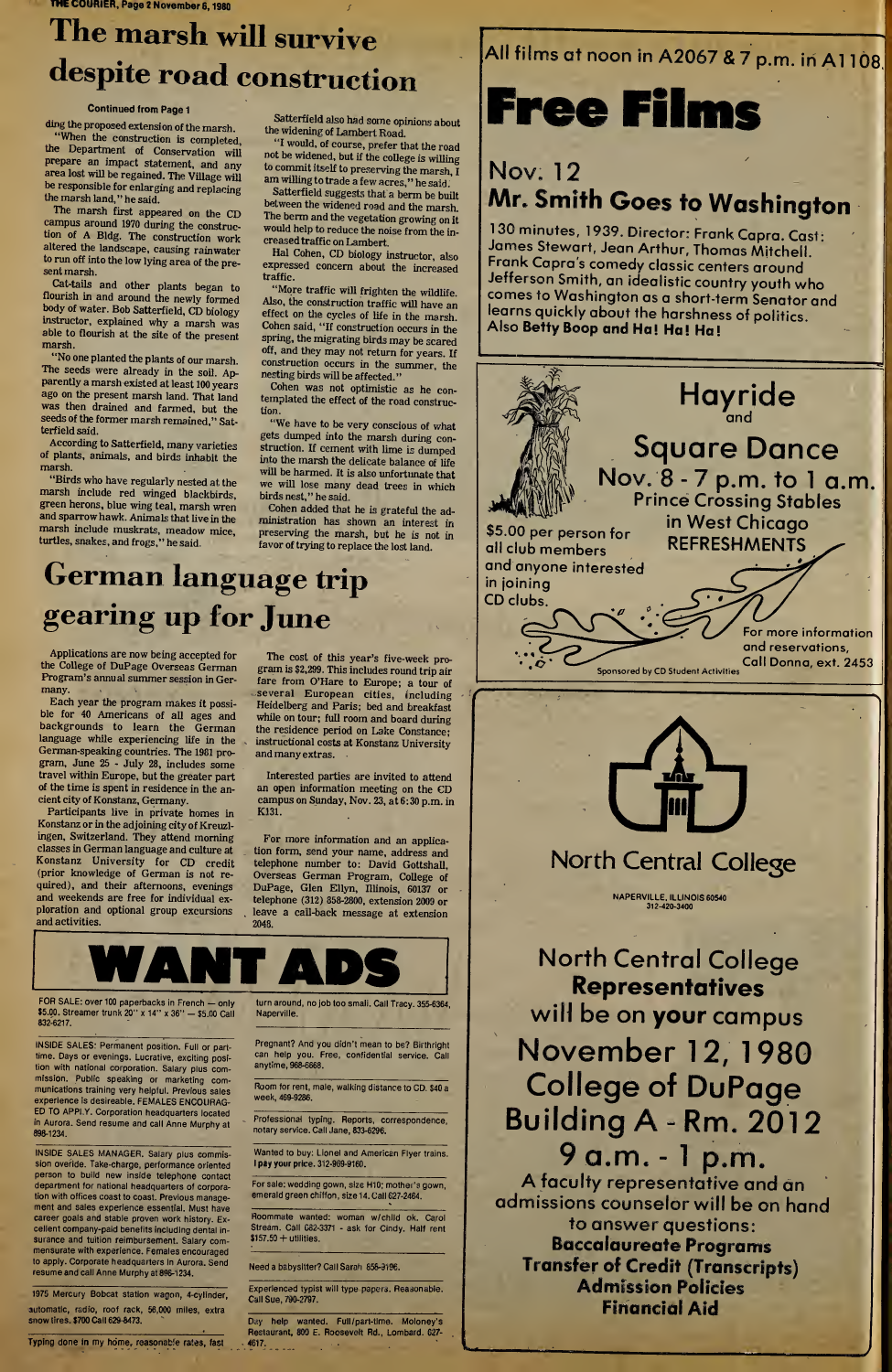# Gracious dining planned for new campus center

#### By Shiela McCann

Food services at CD is finally coming of age. Ernie Gibson, director of auxiliary Services, says the dining facility in the new Campus Center will accommodate all the needs and services of the college.

The facility will include a main dining area, a private dining area, a serving area for the cafeteria and amain kitchen.

According to Gibson, the cafeteria area will use the latest concept in cafeteria design to produce a shopping center format for the selection of food.

A short order station will offer fast foods and deli lunches; a main entree area will offer more complete lunches; a separate station will offer a salad bar and a sundry station will offer juices, ice cream and desserts.

After selection is made at one of the stations, the diner can move directly to the cashier. This system prevents long lines of people waiting to be served.

For the aesthetic pleasure of the diners, curved windows will offer a view of the marsh area to the south and west of the campus, said Gibson.

A private dining facility will be adjacent to the main dining room. Groups of students, staff and faculty will be able to reserve this room for special luncheons and receptions. If this room is not booked, Gibson said they may offer a buffet lunch here, but he ruled out a separate dining facility for faculty.

### Home Builders give \$4,000 in scholarships

Students in the CD building construction program may now apply for scholarship aid to assist with tuition and books.

A total of \$4,000 in college scholarships has been made available by the Home Builder's Association of Greater Chicago in conjunction with the National Association of Home Builders.

The financial aid office is now taking applications and a screening and selection committee has been set up to evaluate the applicants.

For more information, call W. R. Johnson at ext. <sup>2322</sup> or Dave Knapp at ext. 2331.

#### ADVISING SESSIONS

The CD Social and Behavioral Sciences Division will hold two special advising ses sions from <sup>11</sup> a.m. to 12:30 p.m. and 6 to 7 p.m. on Nov. 12 in A2084.

Instructors from the following disciplines will be available to answer questions about their subject areas, career possibilities, degree requirements, prerequisite skills, university transfer information, and personal development benefits: anthropology, business law, economics, education, geography, political science, psychology, sociology and social science. Students will have an opportunity to

meet with the faculty and may examine course syllabi.

For more information call ext. 2156.

#### DIVORCE STUDY

A "Mini-Study on Dissolution of Mar riage" will be held Nov. <sup>12</sup> at 12:30 p.m. in the CD Women's Center, A3014.

The one-hour presentation is free and open to all students, faculty and classified personnel. A discussion period will follow the presentation.

#### WILSON TO LECTURE

The Performing Arts Lecture Series at College of DuPage will present Gail Wilson, performer and teacher, in a free public lecture at 7:30 p.m., Nov. 12, in the Studio Theatre, M Bldg. Wilson will deal with the function of the chorus in Euripides' classic drama "Iphigenia at Aulis," which is currently in production at the college.

BOOKSTORESALE

The Bookstore is having a paperback book sale this week while quantities last.

"All the facilities will be used by everyone," said Gibson

Gibson says he believes that everything on the campus should offer the student an educational experience, including food. The cafeteria will offer students a wide variety of foods to choose from. Periodic ethnic days to enable students to experience foods they may not be familiar with are planned, said Gibson.

The new facility will also take into consideration special diets and food therapy. "There is no question if we eat right, we

could rid ourselves of our ills," said Gibson. There will be a program, administered

by the nursing department, to prepare foods conforming to a diet prescribed by a doctor. A station will be set up in the cafeteria for those interested to receive their specially prepared lunch.

Another priority of Gibson is to have in put from students, faculty and staff regarding the foods they want to eat and other decisions concerning the operation of food services. To implement this, Gibson is planning to survey the people who use the facility. In addition, student government will be asked to set up a student advisory group to assist Gibson in planning a mean ingful program.

"Every effort will be made to offer the best food at the best price," said Gibson.

The board policy regarding the financial administration of food service is that it should be offered on a non-profit basis and offer the utmost educational experience for students without making a big profit, but it's real tough to break even, said Gibson.

PHI THETA KAPPA T-SHIRTS Nov. 7 is the last day to order Phi Theta Kappa t-shirts. Orders may be placed in A3021C and delivery will be made sometime within the next two weeks. Cost of the t-shirts is \$4.00 each, payable at the time of the order.



THE COURIER, Page 3 November 6,1980



Eric Binford lives for the movies... Sometimes he kills for them, too!

DENNIS CHRISTOPHER



IRWIN YABLANS SYLVIO TABET A LEISURE INVESTMENT COMPANY & MOVIE VENTURERS LTD. PRODUCTION DENNIS CHRISTOPHER ,»"FADE TO BLACK" TIM THOMERSON, NORMANN BURTON, MORGAN PAULL, GWYNNE GILFORD, EVE BRENT ASHE AND JAMES LUISI<br>i linda www.washer. LINDA KERRIDGE sartury renugeared ALEX PHILLIPS, JR. m s = wuxub CRAIG SAFAN WWW IRWIN YABLANS ... SYLVIO TABET FRESIGED & GEORGE G. BRAUNSTEIN AND RON HAMADY

e Date **JUSEPH WOLF** Weish Messentho**n VERNON ZIMMERMAN** 

 $\mathbf{R}^{\text{leefficient}}$  AN AMERICAN  $\blacksquare$  CINEMA RELEASE  $\blacksquare$  the antistation (nountries, lng. All rights

### Opening Soon At A Theatre Near You